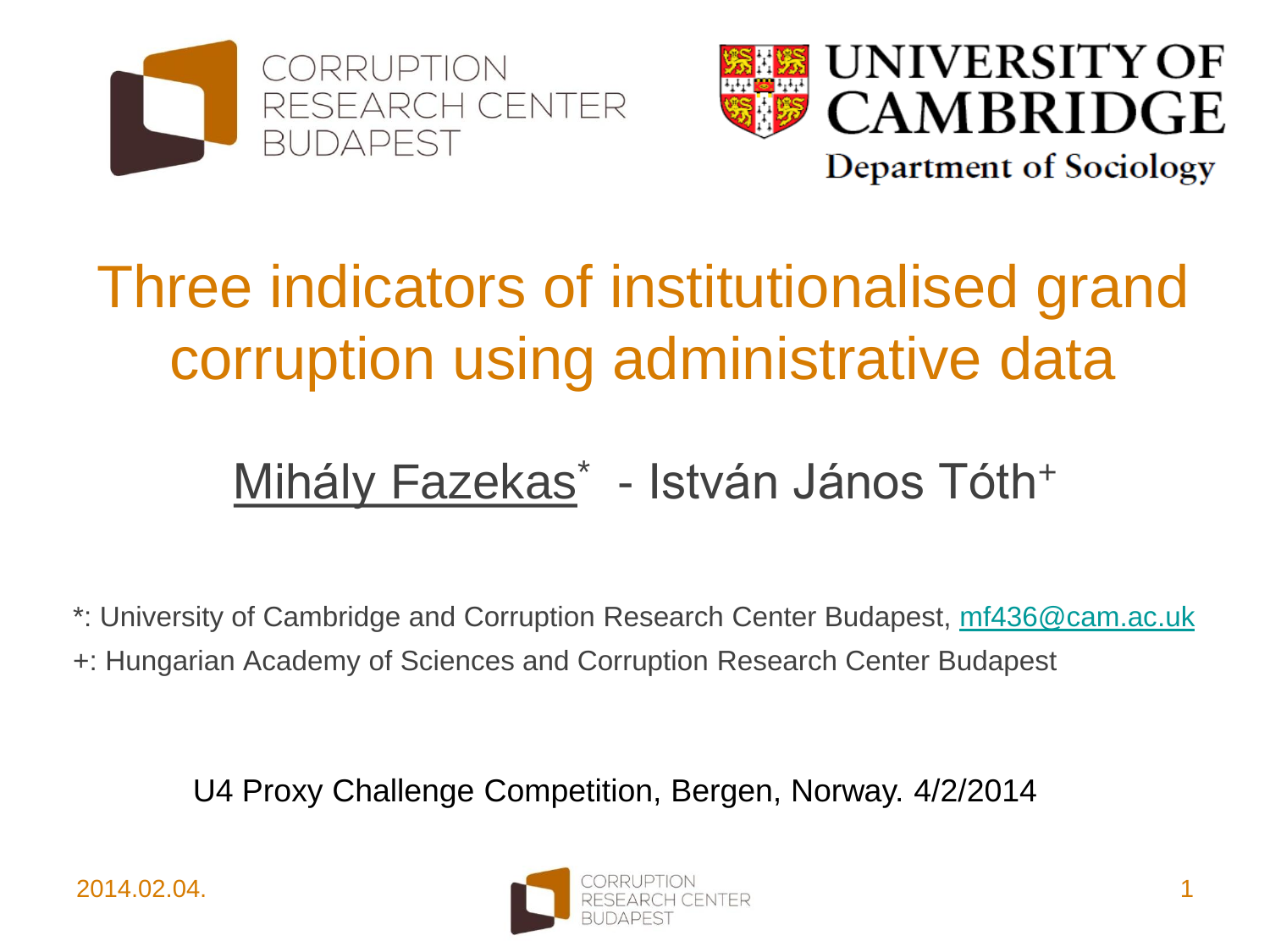Blueprint for measuring institutionalised grand corruption in PP

- 1. Corruption Risk Index (CRI): generation and allocation of rents
- 2. Political Influence Indicator (PII): political influence on companies' market success

3. Political Control Indicator (PCI): direct political control of contractors

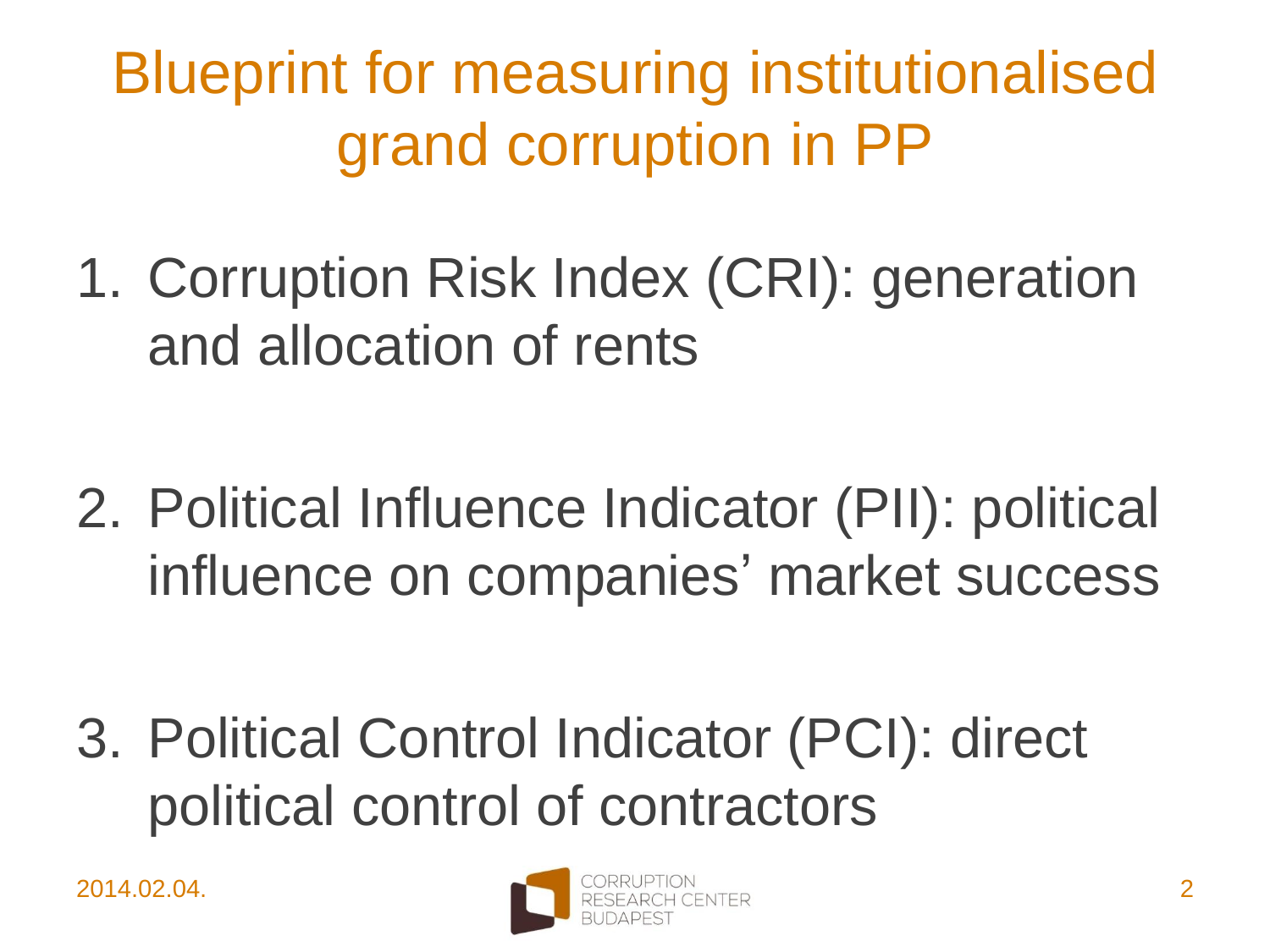# Why public procurement?

- 1. A lot of money involved
- 2. Crucial role in development (e.g. capital accumulation)
- 3. Indicates the broader quality of institutions

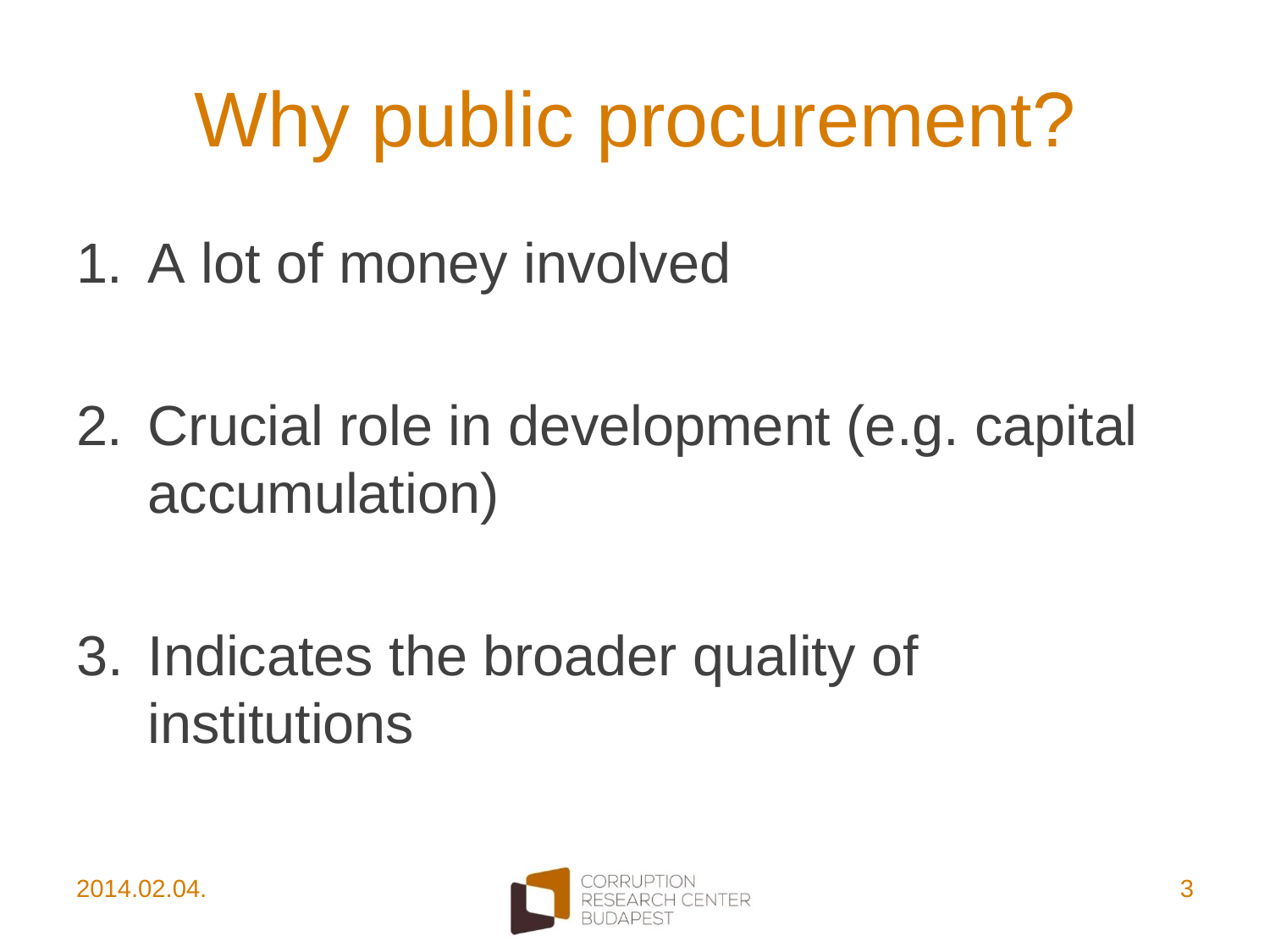## Why public procurement?

#### 4. Very corrupt



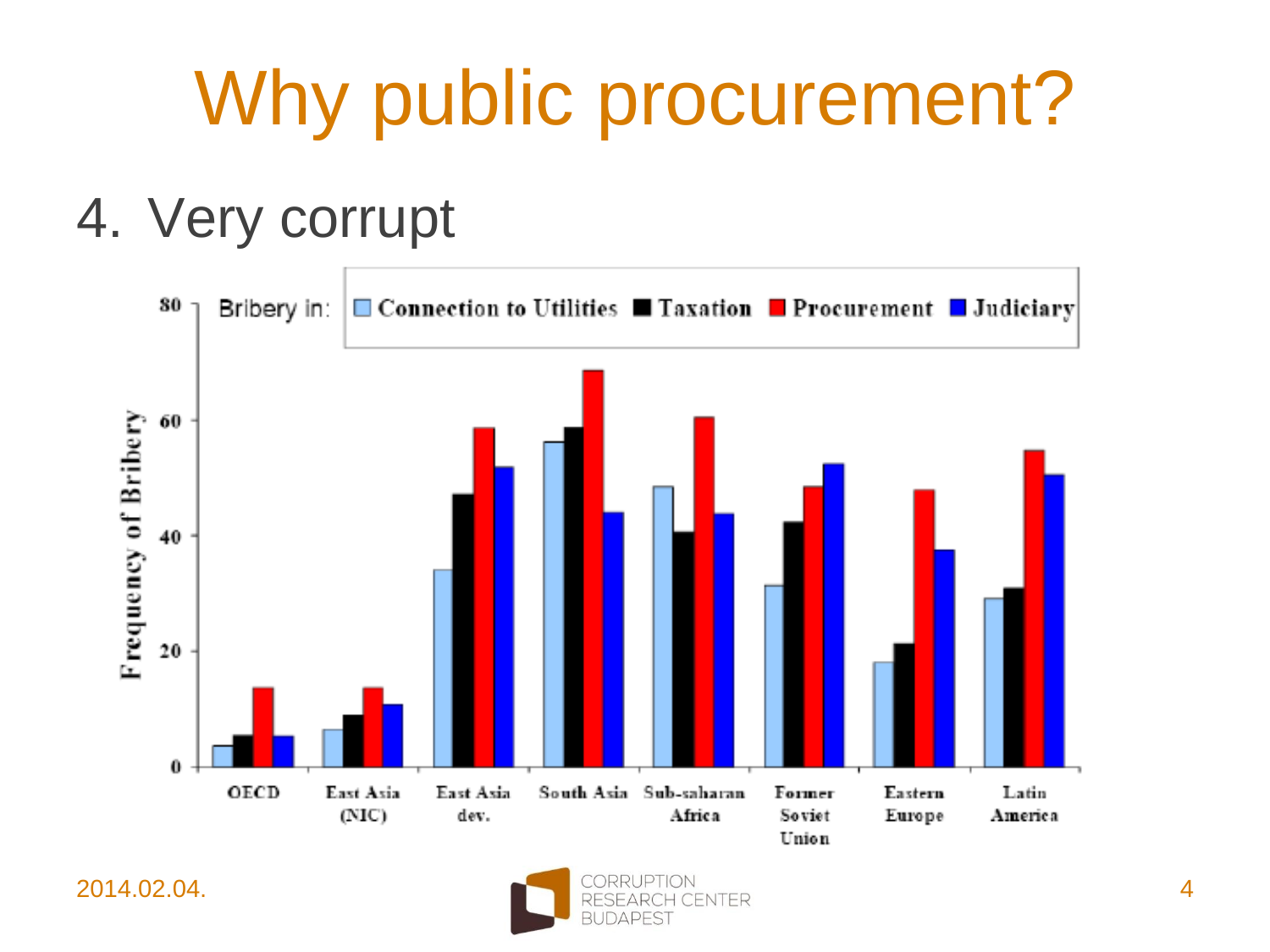### What is measured?

- Institutionalised grand corruption in public procurement
	- Institutionalised=recurrent, stable
	- Grand=high-level politics and business
	- Corruption=particularism and restricted access

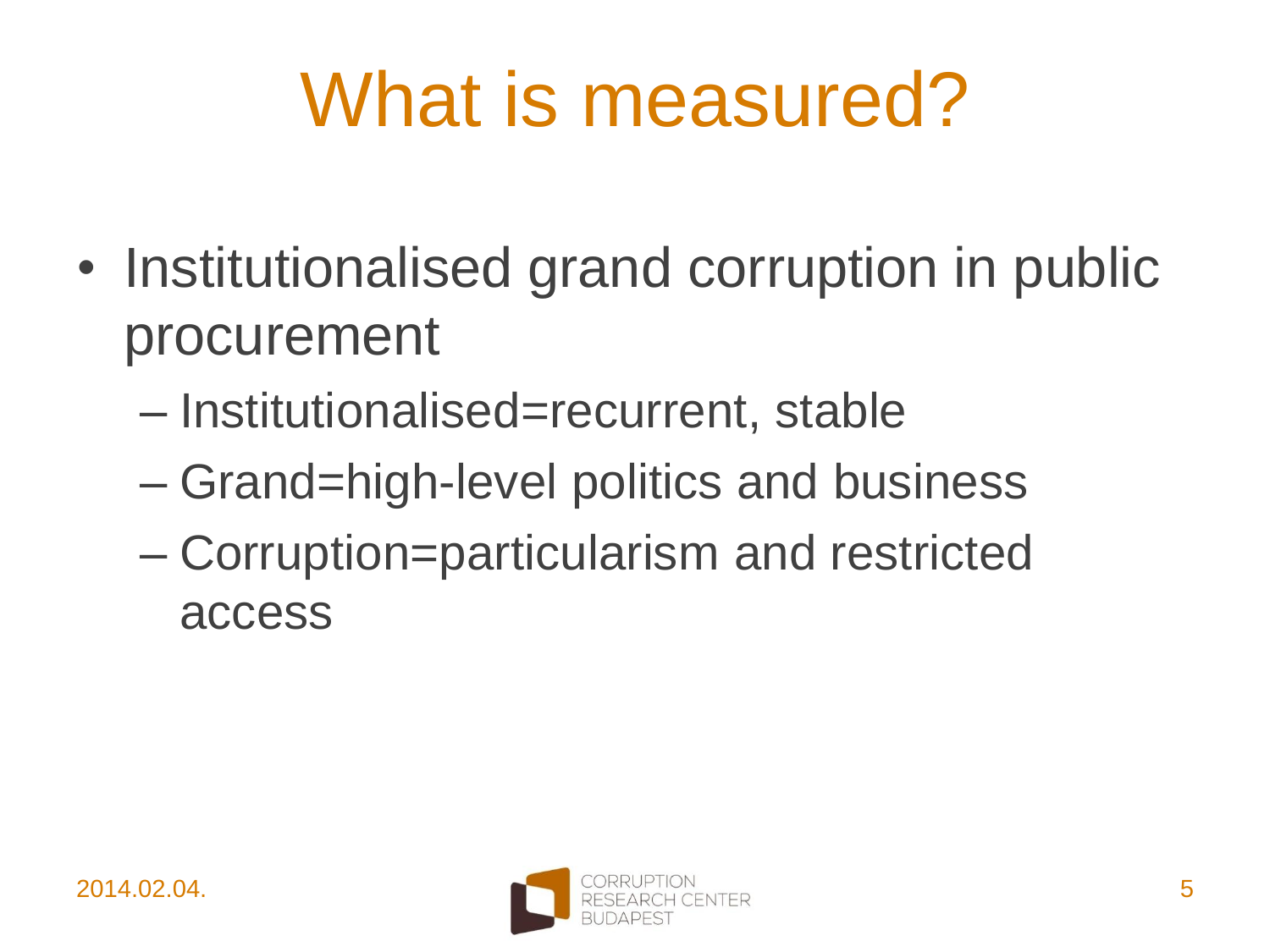#### A unique measurement approach

- Need for new indicators harnessing BIG **DATA**
- Indicator characteristics:
	- Real-time
	- 'Objective'/hard
	- Micro-level
	- Comparative
	- Thorough understanding of context

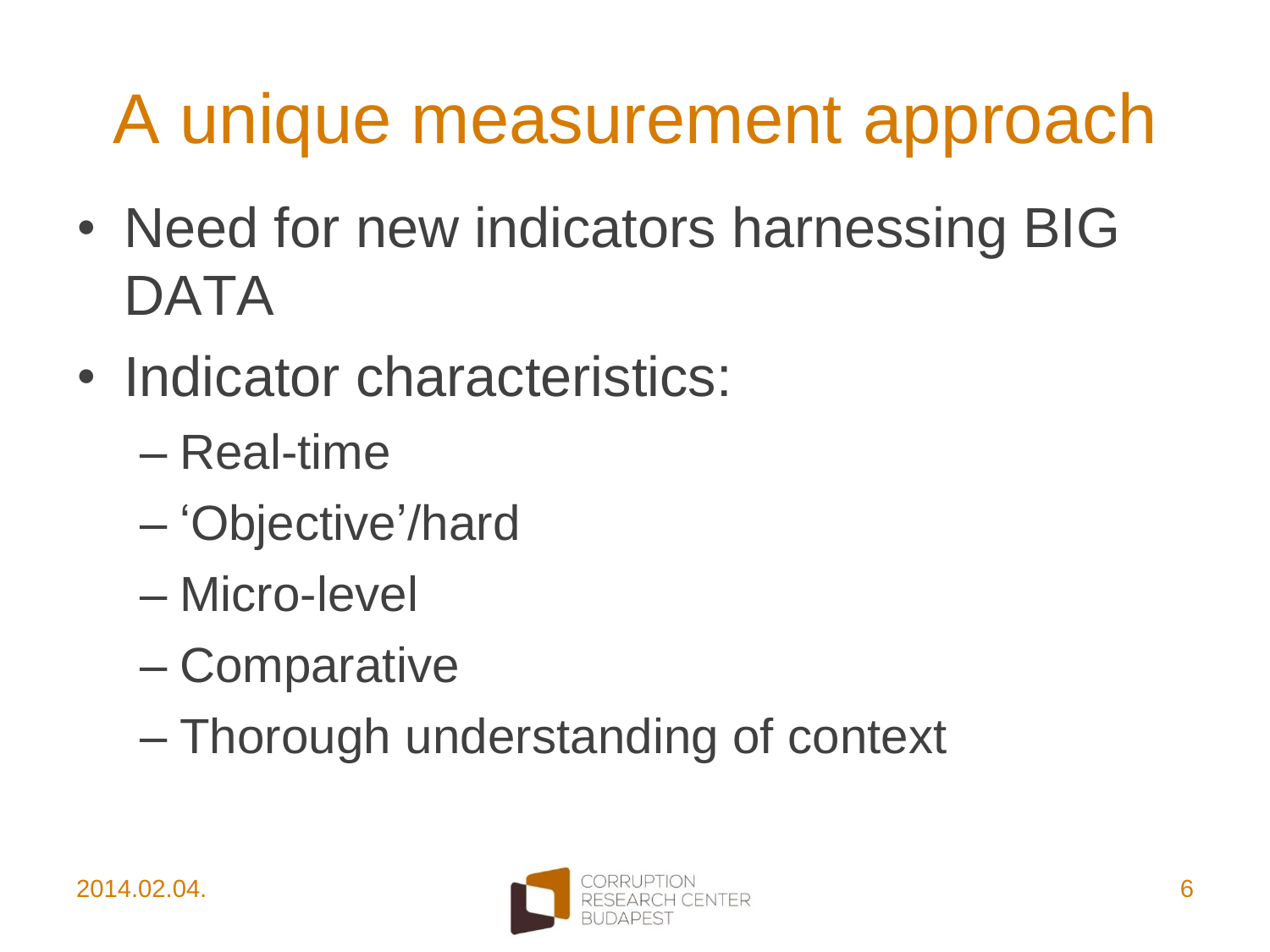#### The data template

- Public procurement data
- Company financial and registry data
- Political officeholder data
- Company ownership and management data

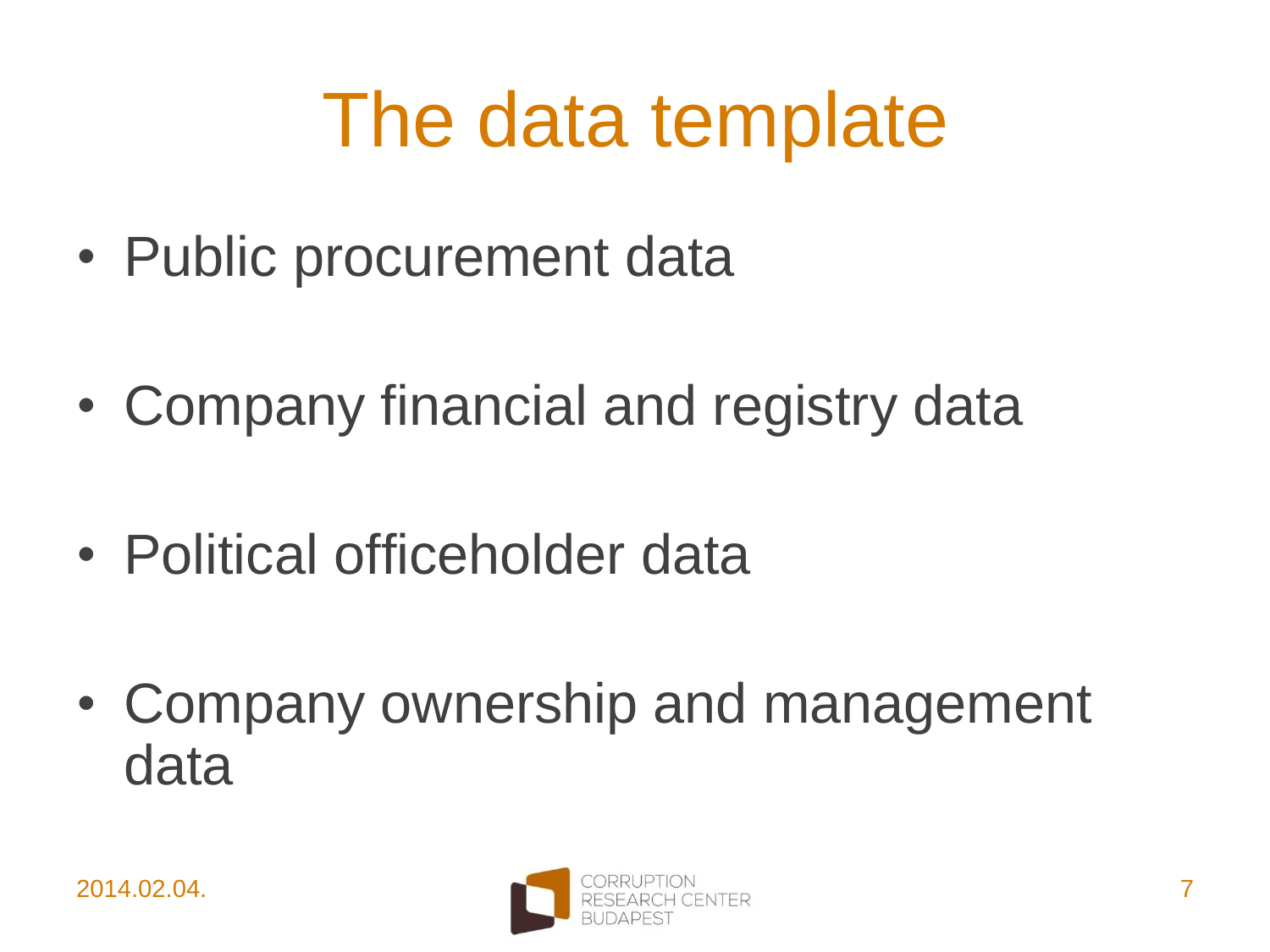## Feasibility across the globe

- Transition economies: HU, CZ, SK
	- Already done
- Developed/emerging economies
	- EU, US,
	- Russia, Chile, Brazil
- Developing countries
	- Development agencies' procurement announcements: e.g. <http://www.devbusiness.com/Default.aspx>
	- National portals: Georgia: <http://tendermonitor.ge/en>

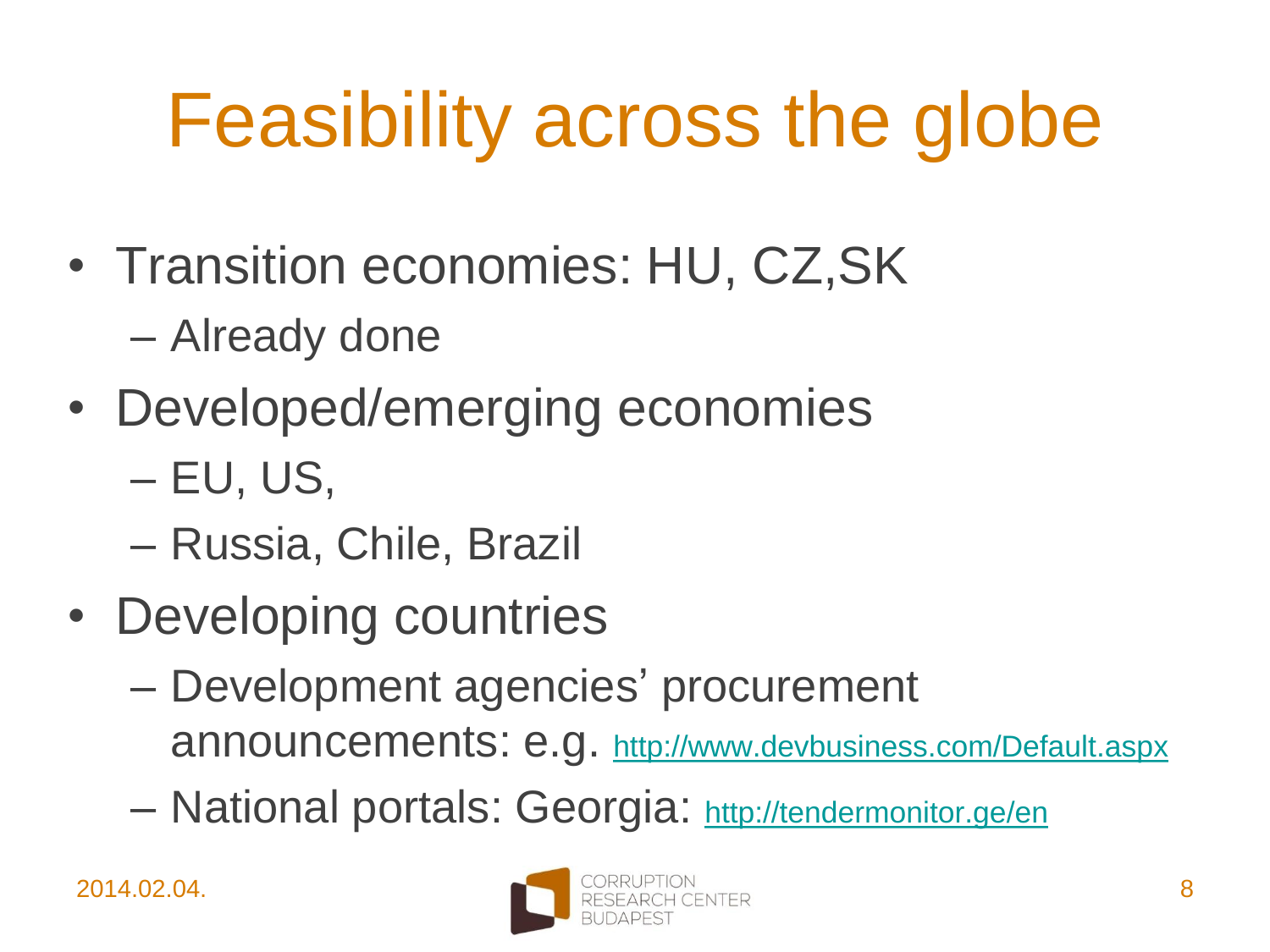# Corruption Risk Index (CRI)

• Probability of institutionalised grand corruption to occur

$$
0\leq C R l^t \leq 1
$$

where 0=minimal corruption risk; 1=maximal observed corruption risk

• Composite indicator of 13 elementary risk (CI) indicators

$$
CRI^t = \sum_j w_j^* C I_j^t
$$

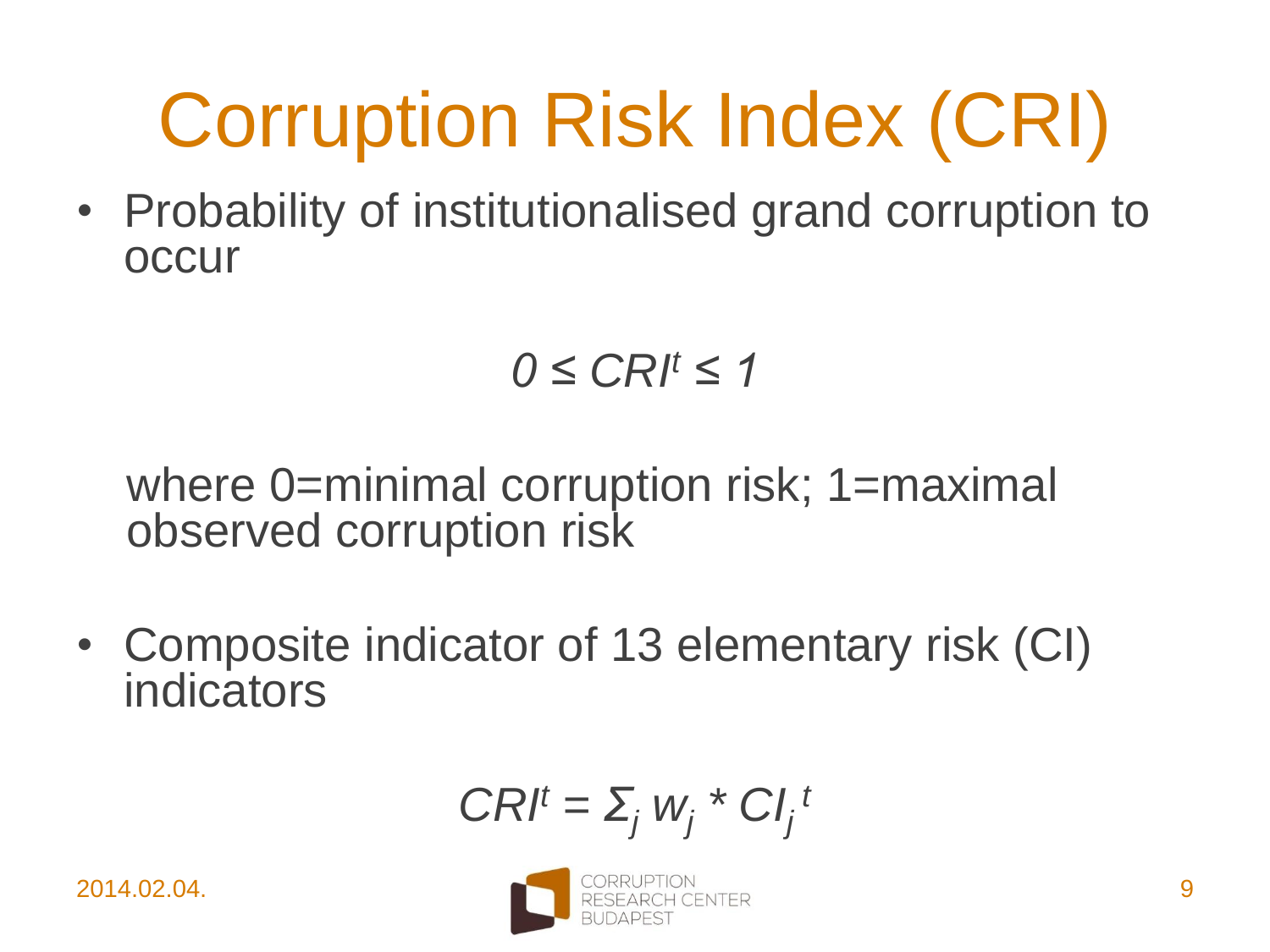## CRI construction

- 1. Wide set of potential components: 30 CIs
- 2. Narrowing down the list to the relevant components: 13 CIs
	- Set of regressions on single bidder and winner contract share
- 3. CRI calculation: determining weights
	- $-$  Stronger predictor $\rightarrow$ higher weight
	- Norming to 0-1 band

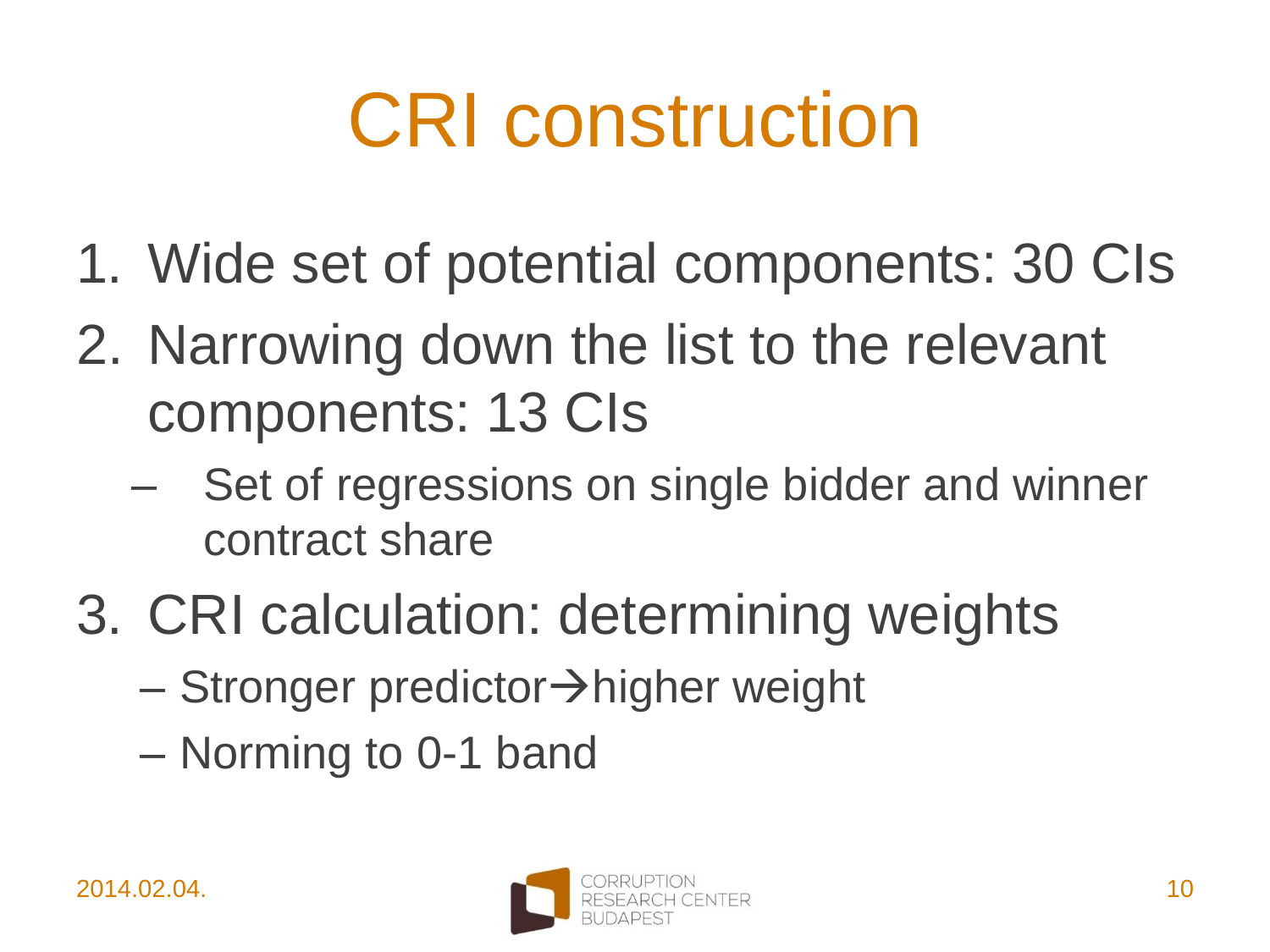#### What kind of CRI distributions arise?

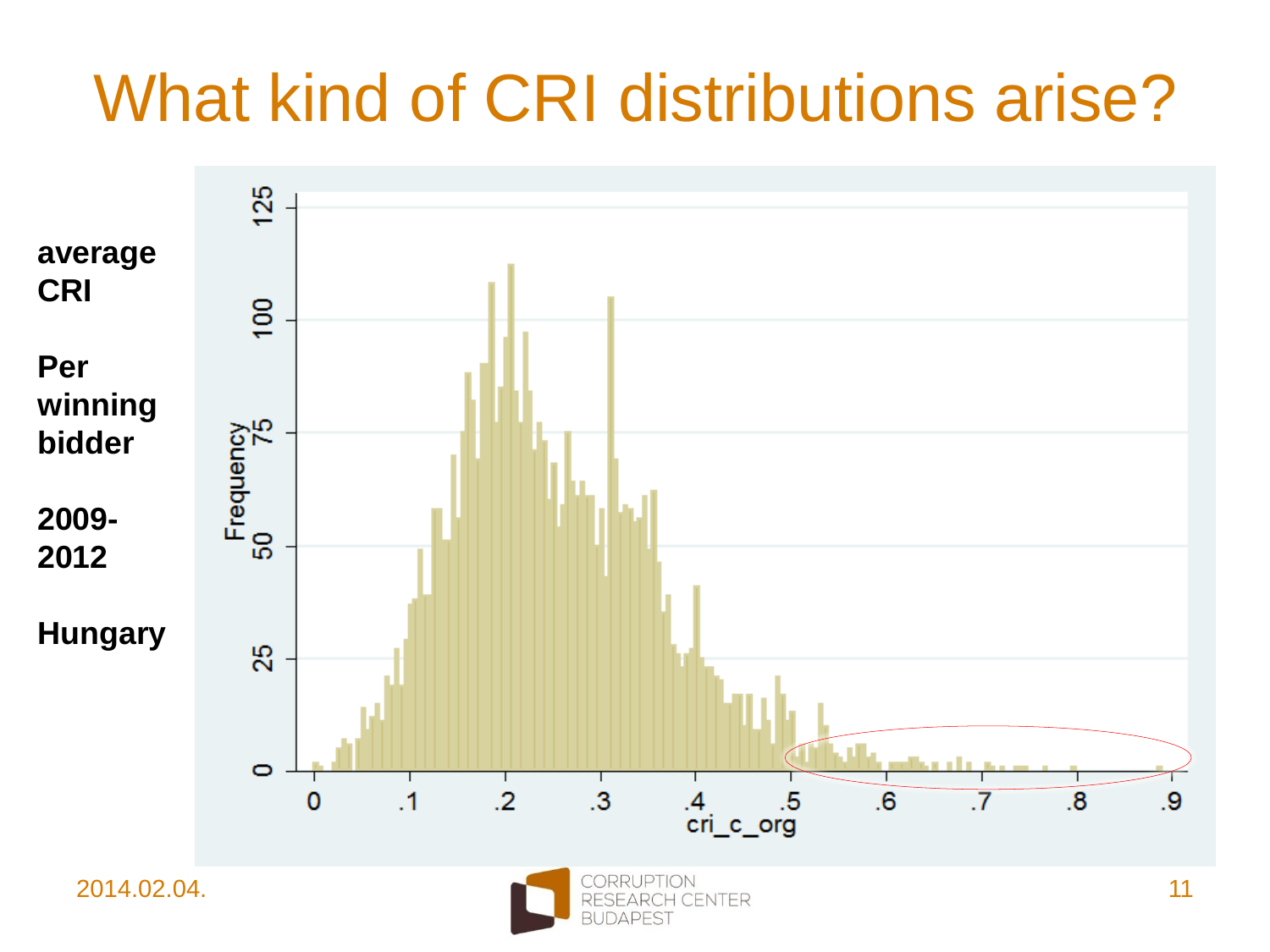## Political Influence Indicator (PII)

• Whether a company's market success depends on the political group in power

$$
PII = \begin{cases} 1, & \text{if company is dependent on gov't} \\ 0, & \text{if company is NOT dependent on gov't} \end{cases}
$$

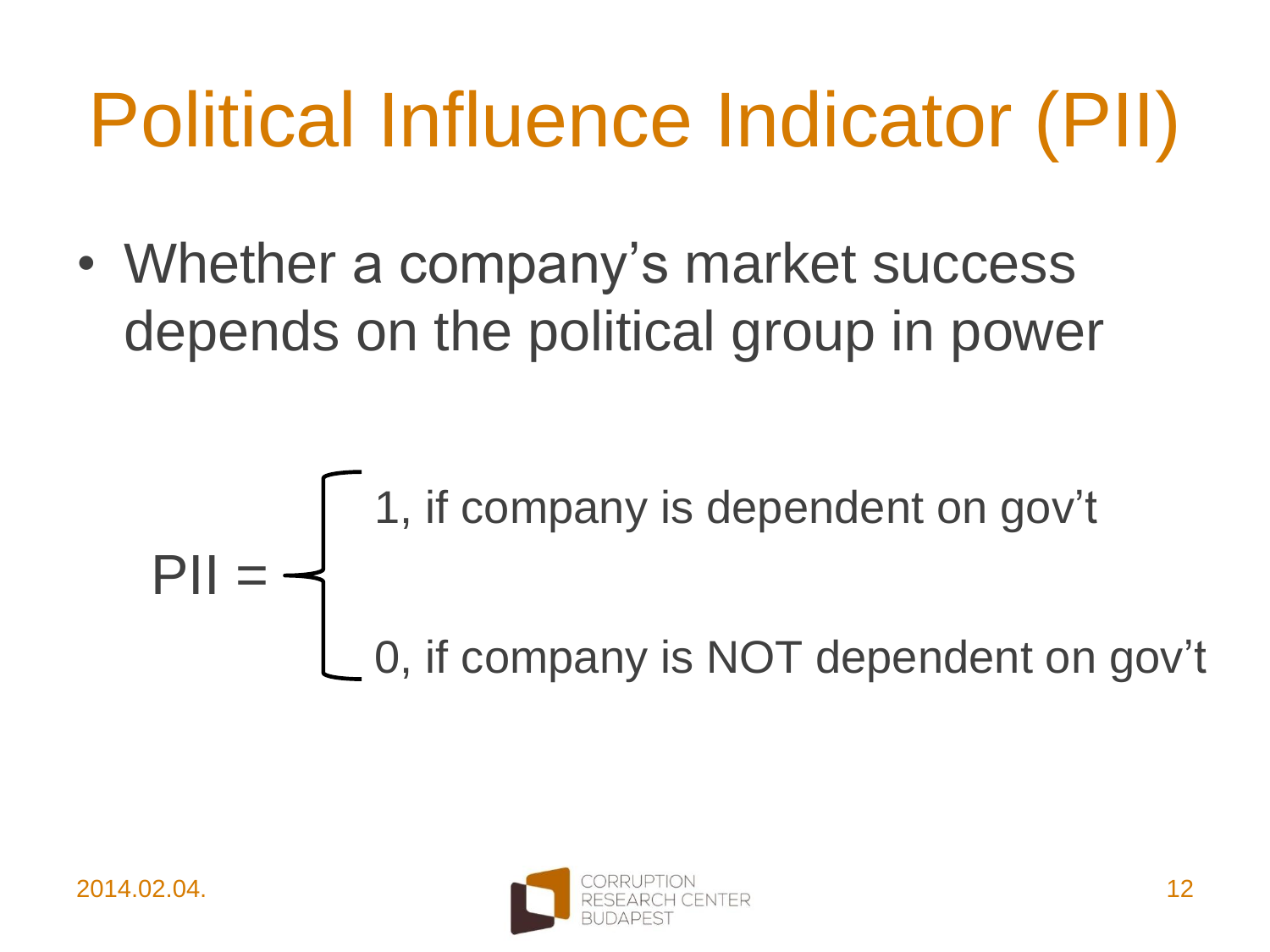## PII construction

- 1. Baseline regressions
	- Explaining contract volume: BEFORE-AFTER gov't change
- 2. Benchmark regressions
	- Same regressions as in 1), but for periods WITHOUT gov't change
- 3. Marking companies
	- Significant and substantial differences between 1) and 2)

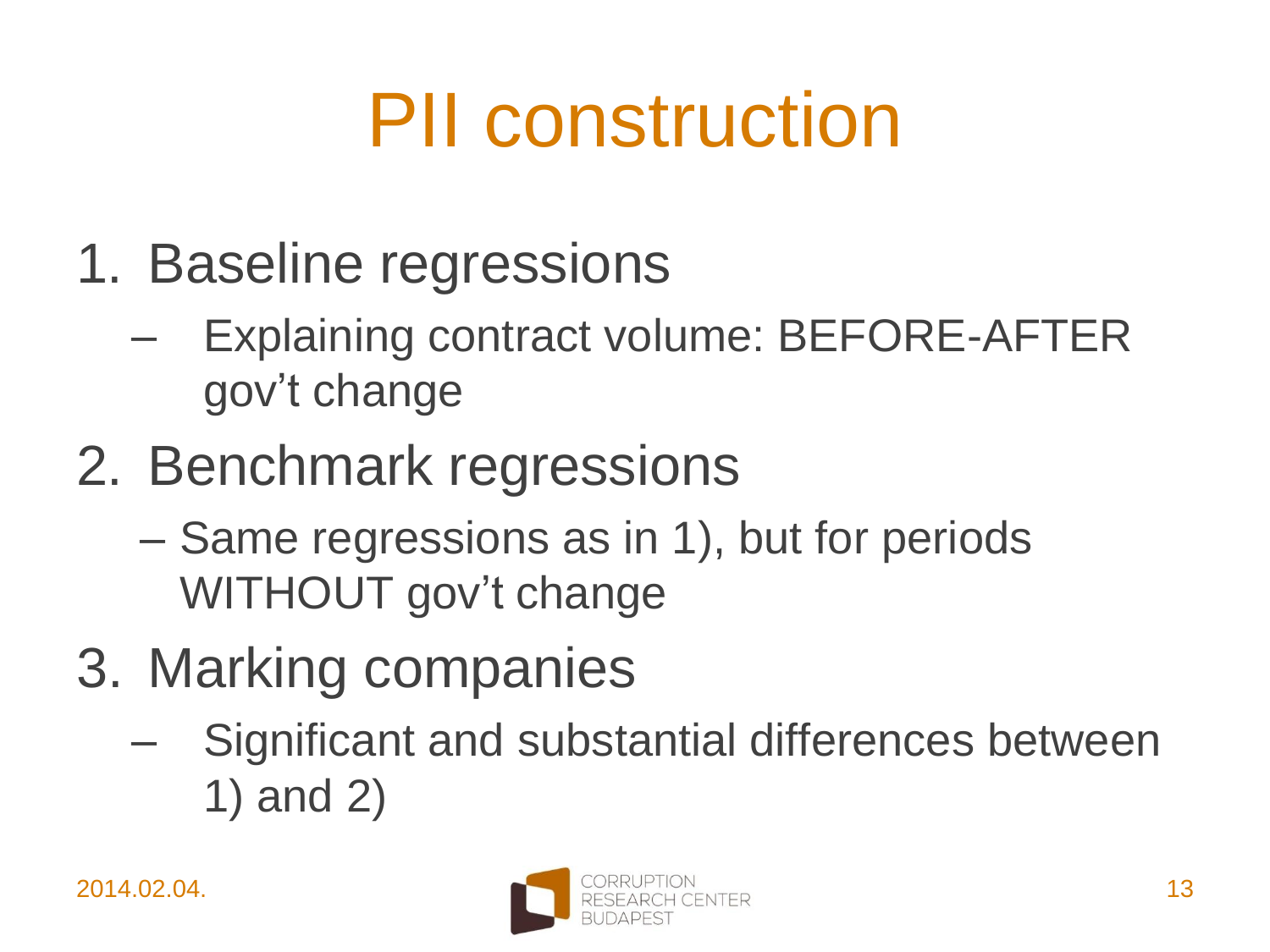### How does this look in pratice?

Hungary, total public procurement market, 2009-2012

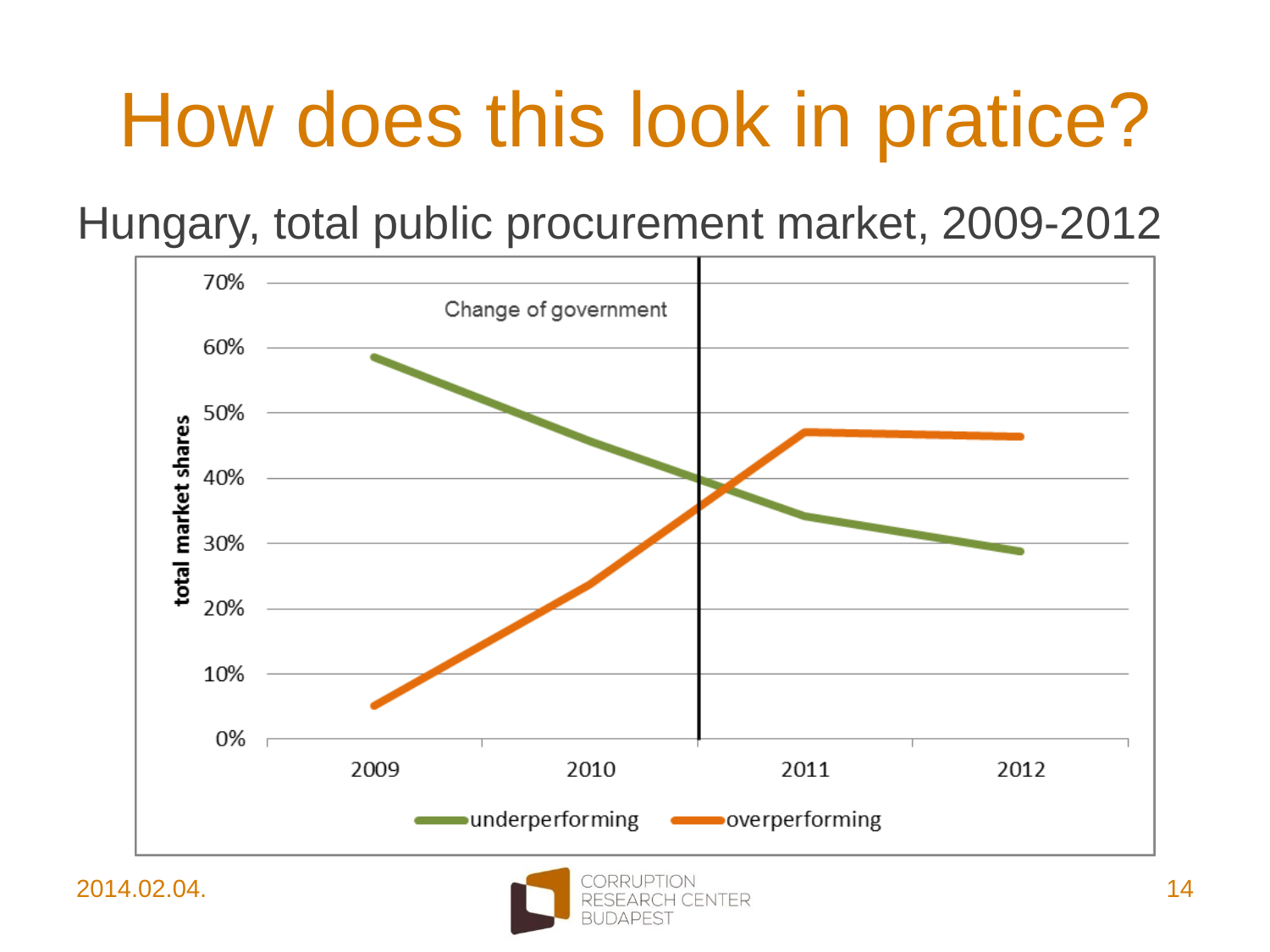## Political Control Indicator (PCI)

• Whether a company has direct political connections

$$
PCI = \begin{cases} 1, & \text{if company has pol. connections} \\ 0, & \text{if company does NOT have pol. conn.} \end{cases}
$$

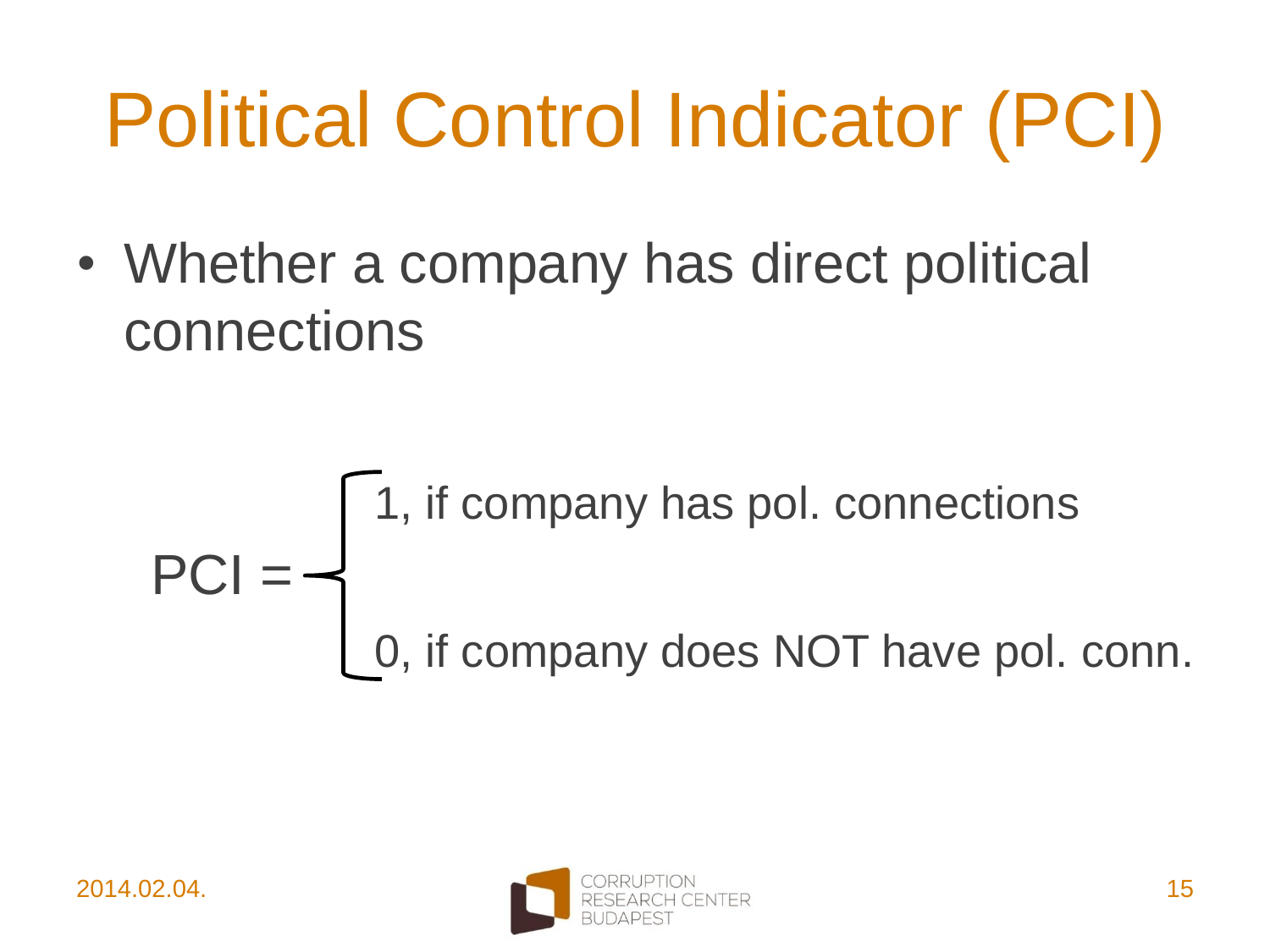## Indicator validity 1.

- Our corruption indicators co-vary
- For example: CRI + PCI

| Group                                | N    | <b>Mean CRI</b> | Std. Err. | Std. Dev. | 95% Conf.Interval |       |
|--------------------------------------|------|-----------------|-----------|-----------|-------------------|-------|
| PCI=0 (no political connection)      | 2687 | 0.254           | 0.002     | 0.113     | 0.250             | 0.258 |
| PCI=1 (politically connected)        | 1318 | 0.264           | 0.003     | 0.112     | 0.258             | 0.270 |
| combined                             | 4005 | 0.257           | 0.002     | 0.113     | 0.254             | 0.261 |
| difference $[CRI(PCI=1)-CRI(PCI=0)]$ |      | $0.010***$      | 0.004     |           | 0.017             | 0.003 |

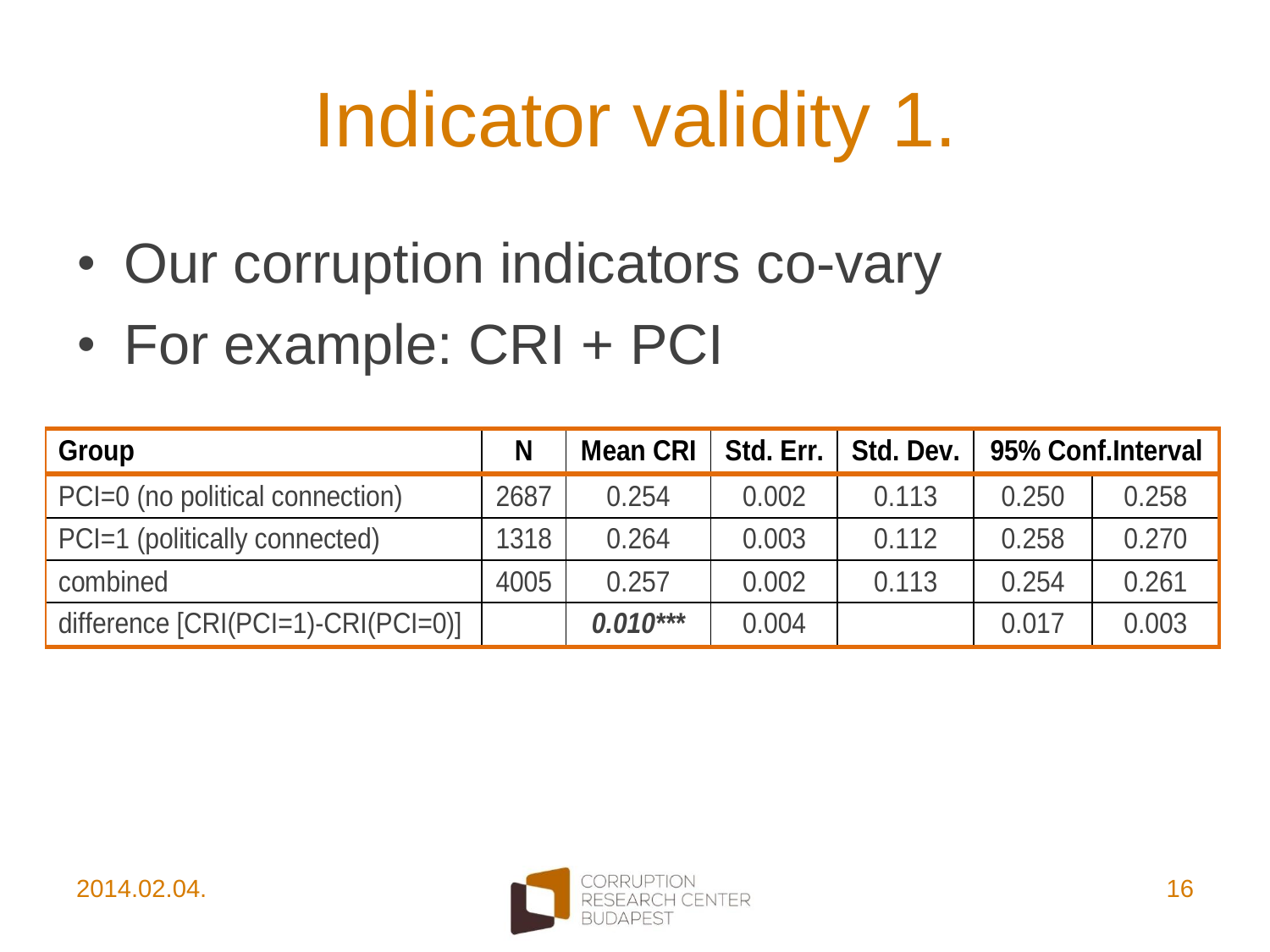# Indicator validity 2.

- Our indicators relate to external variables as expected
- For example, FSI + CRI



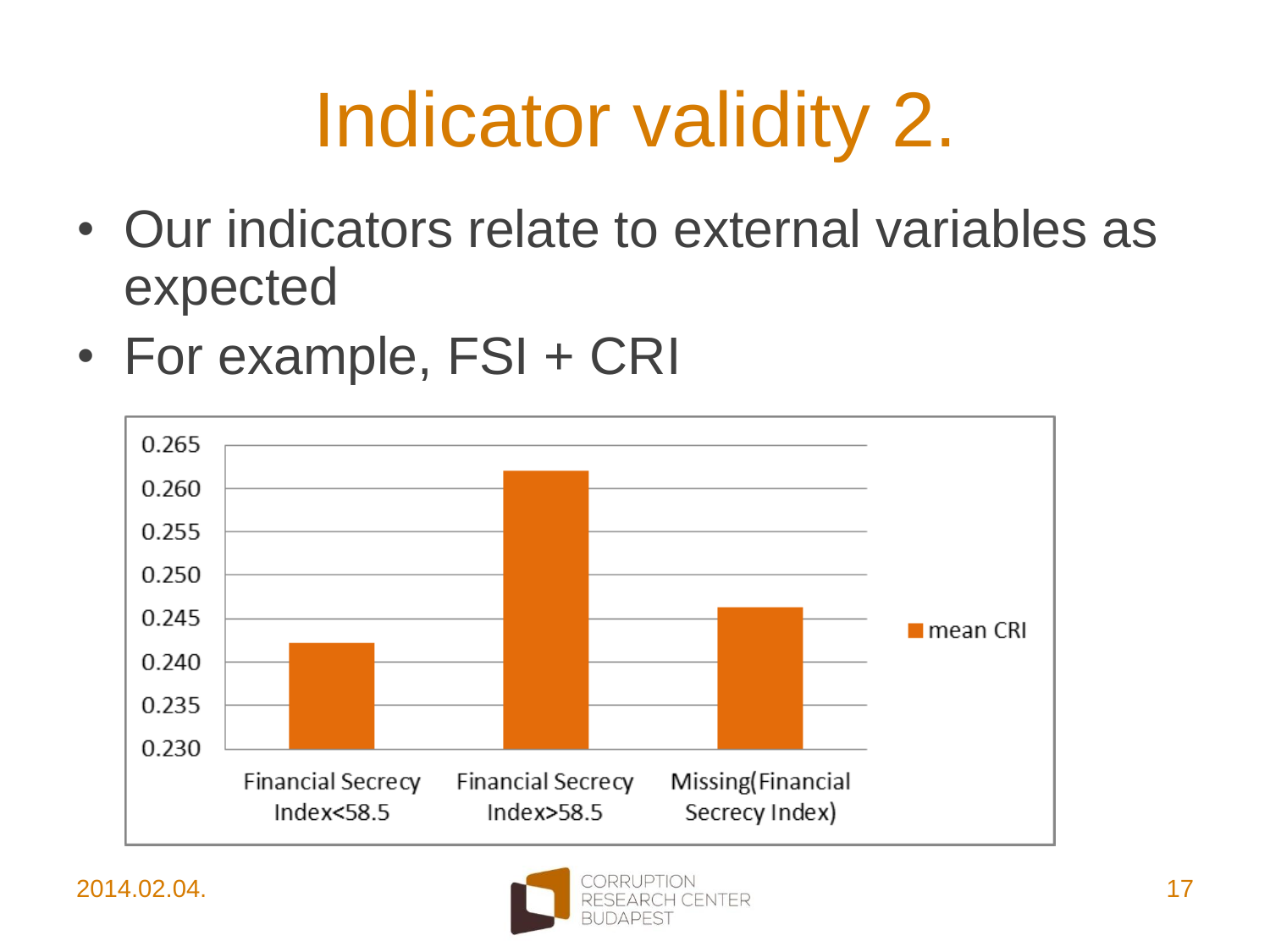## Policy evaluation

- Myriad of potentialities
- For example, EU structural funds' impact on corruption in CEE



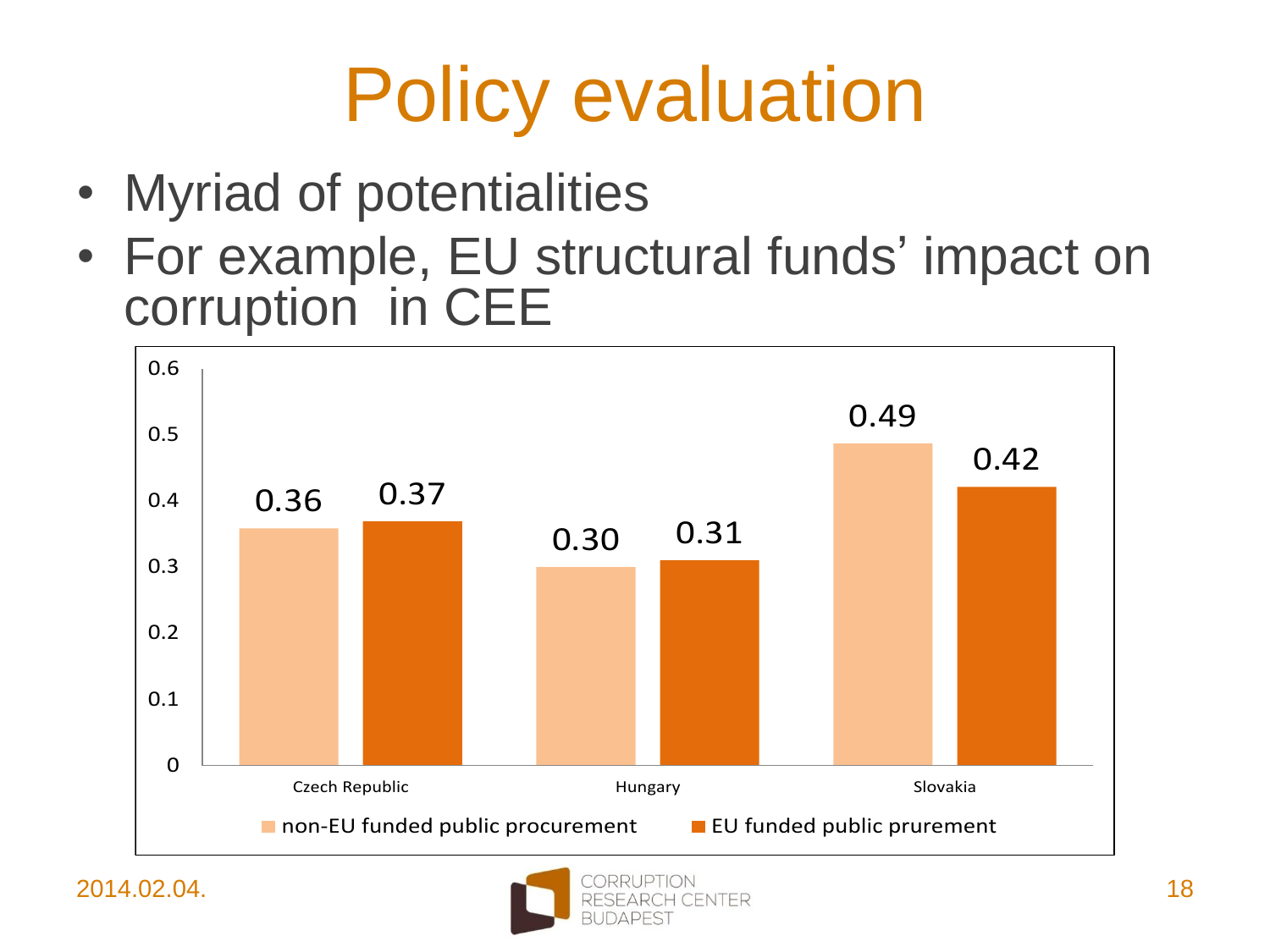#### Looking forward to your questions!

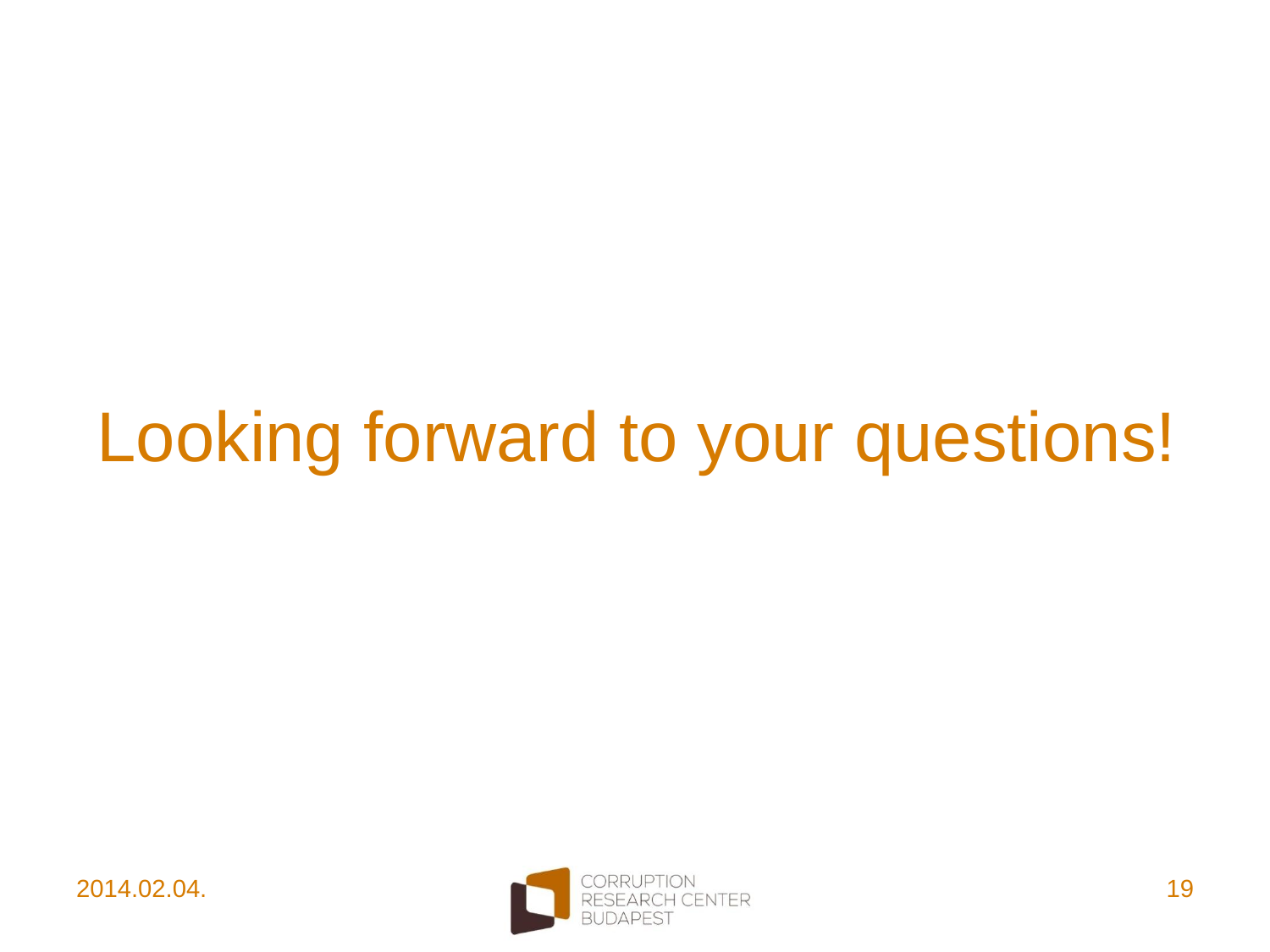#### Further information about this approach

Corurption Research Center Budapest: [www.crcb.eu](http://www.crcb.eu/)

#### **Published material:**

Fazekas, M., Tóth, I. J., & King, L. P. (2013). Anatomy of grand corruption: A composite corruption risk index based on objective data. CRC-WP/2013:02, Budapest: Corruption Research Centre.

Fazekas, M., Tóth, I. J., & King, L. P. (2013). Corruption manual for beginners: Inventory of elementary "corruption techniques" in public procurement using the case of Hungary. CRC-WP/2013:01,Corruption Research Centre, Budapest.

Fazekas, M., Tóth, I. J., & King, L. P. (2013). Hidden Depths.The Case of Hungary. In A. Mungiu-Pippidi (Ed.), *Controlling Corruption in Europe vol. 1* (pp. 74–82). Berlin: Barbara Budrich Publishers.

Fazekas, M., Chvalkovská, J., Skuhrovec, J., Tóth, I. J., & King, L. P. (2013). Are EU funds a corruption risk? The impact of EU funds on grand corruption in Central and Eastern Europe. CRC-WP/2013:03, Corruption Research Centre, Budapest.

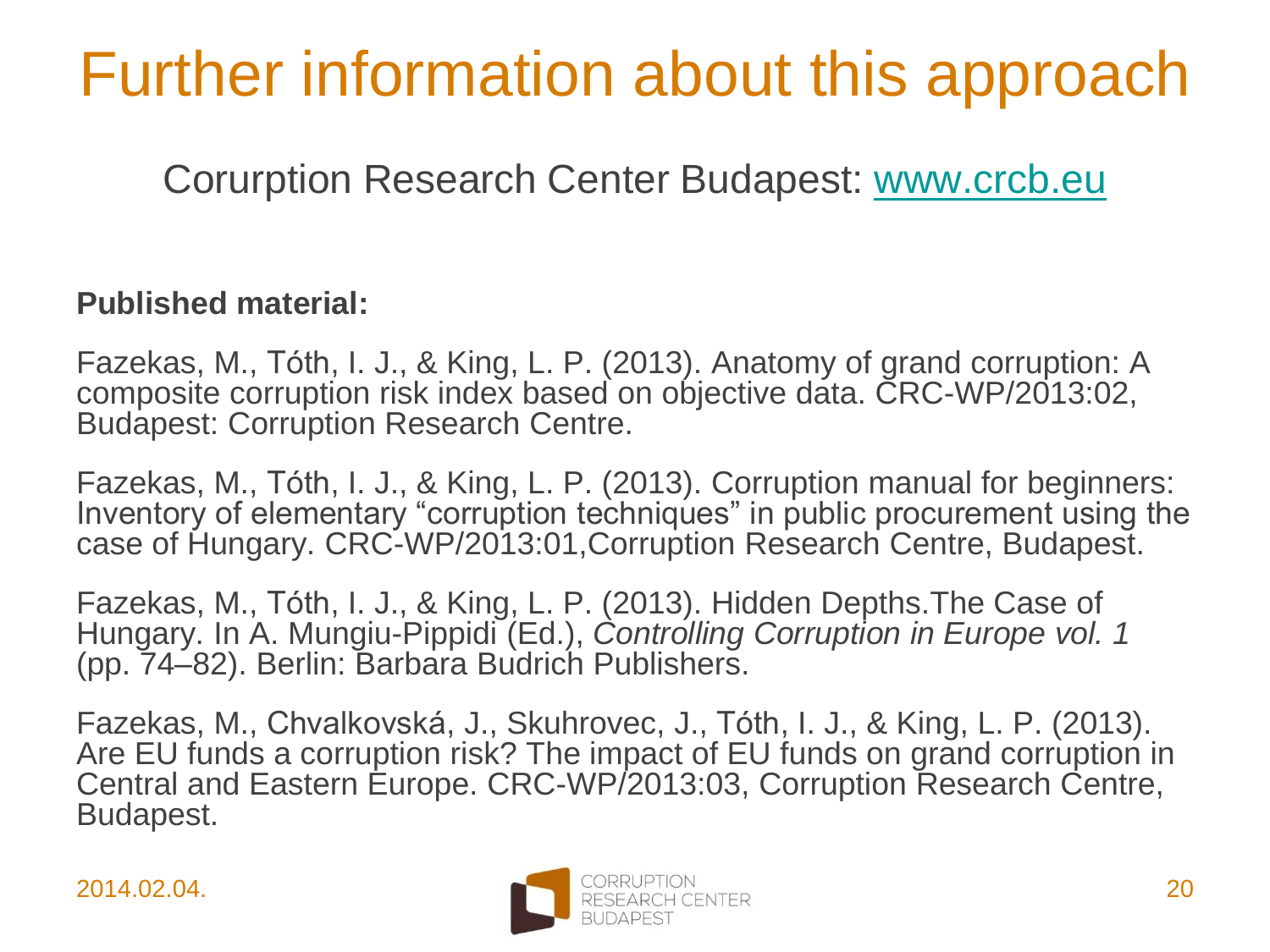#### Annexes

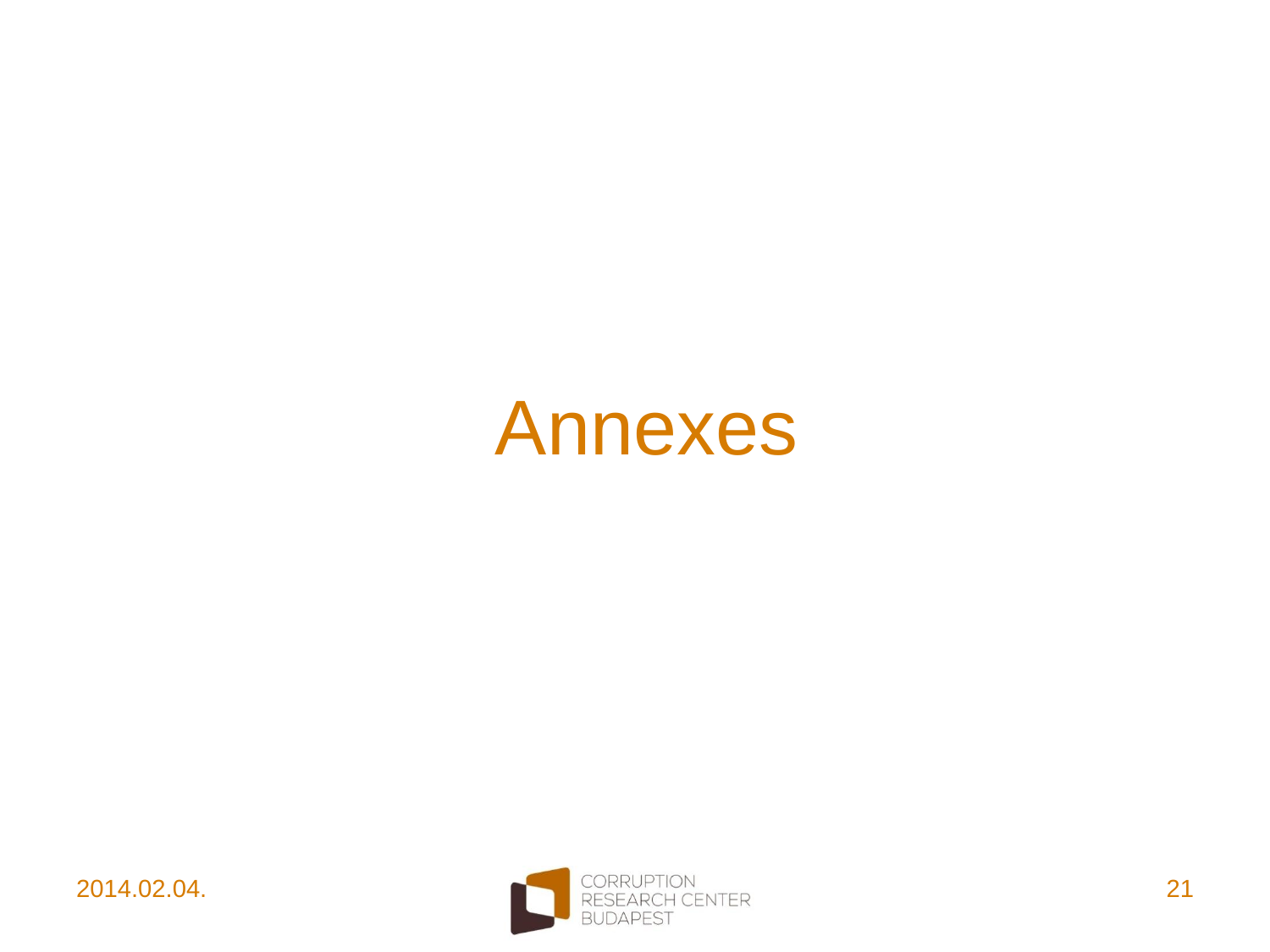#### Example of corruption indicators

#### 1. Length of submission period



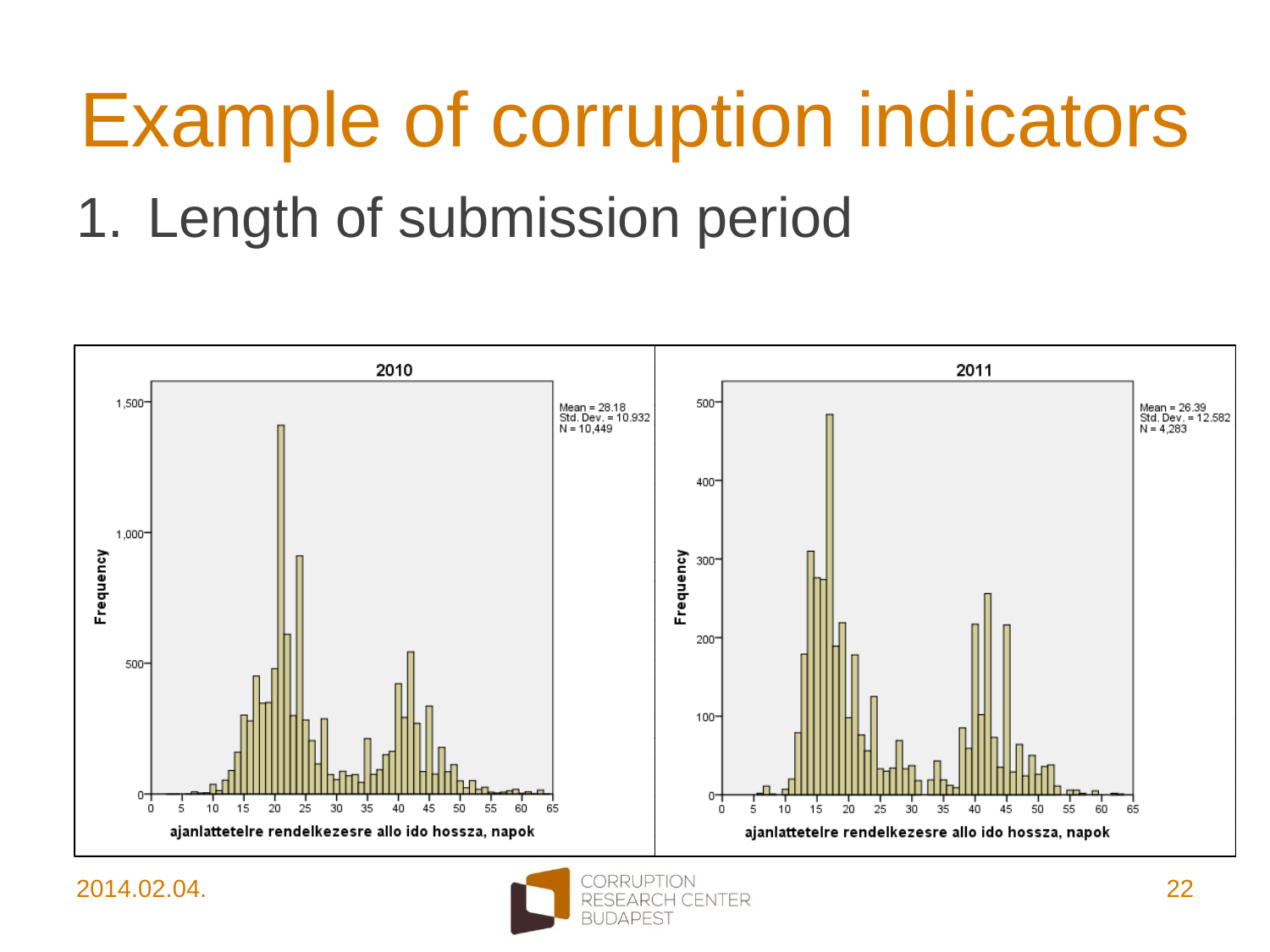## CRI-component identification

- Regressions deliver component weights and thresholds
- Component categorisation (example: relative price of tender documentation)



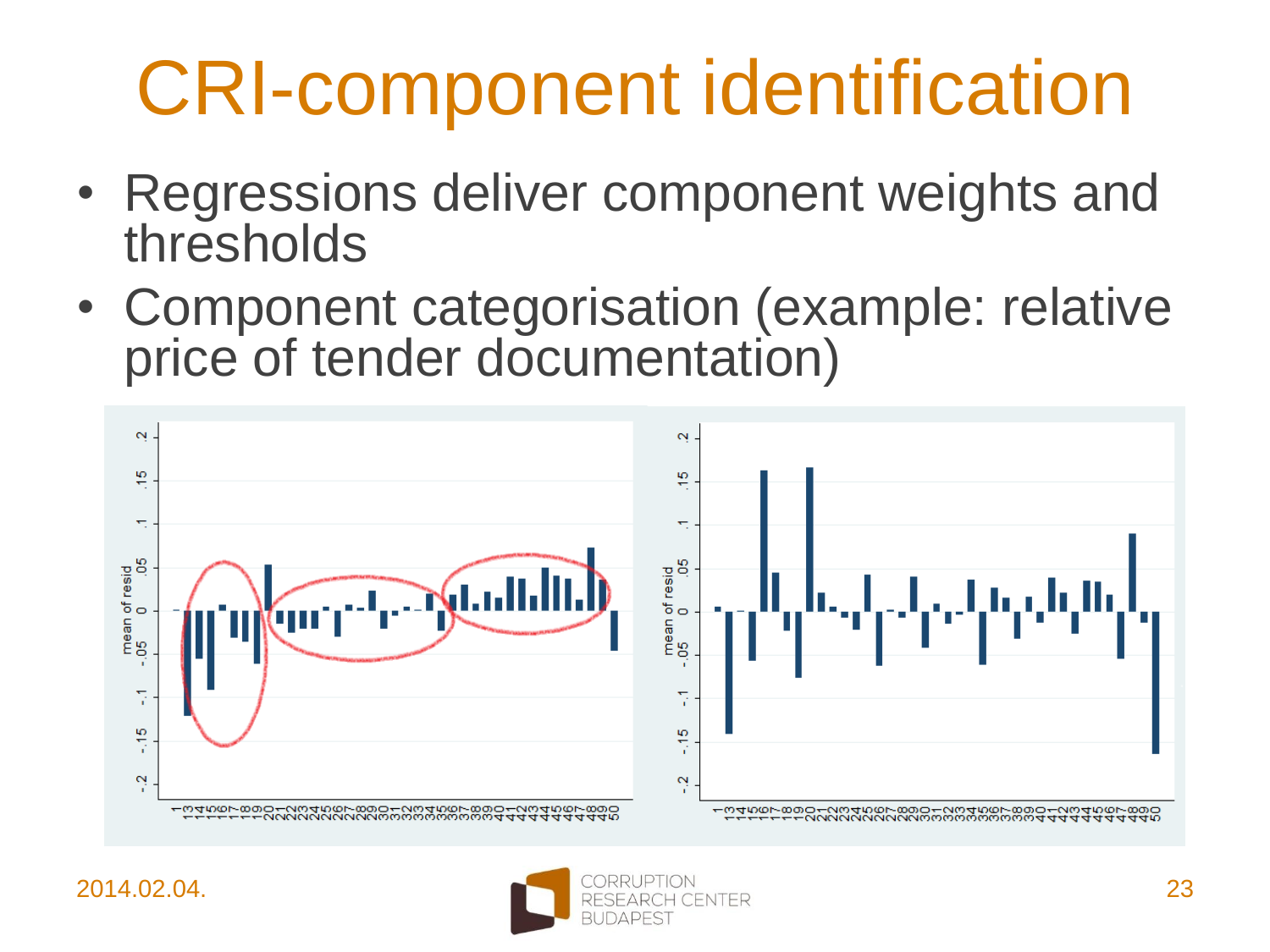#### Component weights



| Component           | variable                                                                                                            | component weight |
|---------------------|---------------------------------------------------------------------------------------------------------------------|------------------|
|                     | single received/valid bid                                                                                           | 0.096            |
|                     | no call for tenders published in official journal                                                                   | 0.096            |
|                     | procedure type                                                                                                      |                  |
|                     | ref. cat.=open procedure                                                                                            | 0.000            |
|                     | 1=invitation procedure                                                                                              | 0.048            |
| weights             | 2=negotiation procedure                                                                                             | 0.072            |
|                     | 3=other procedures                                                                                                  | 0.096            |
|                     | 4=missing/erroneous procedure type                                                                                  | 0.024            |
|                     | length of eligibility criteria                                                                                      |                  |
|                     | $ref.cat = length < -2922.125$                                                                                      | 0.000            |
|                     | 1= -2922.125 <length<=520.7038< td=""><td>0.024</td></length<=520.7038<>                                            | 0.024            |
| weights             | 2= 520.7038 <length<=2639.729< td=""><td>0.048</td></length<=2639.729<>                                             | 0.048            |
|                     | 3= 2639.729 <length< td=""><td>0.072</td></length<>                                                                 | 0.072            |
|                     | $4=$ missing length                                                                                                 | 0.096            |
| reflecting our      | short submission period                                                                                             |                  |
|                     | ref.cat.=normal submission period                                                                                   | 0.000            |
| limited             | 1=accelerated submission period                                                                                     | 0.048            |
|                     | 2=exceptional submission period                                                                                     | 0.072            |
|                     | 3=except. submission per. abusing weekend                                                                           | 0.096            |
| understanding       | 4=missing submission period                                                                                         | 0.024            |
|                     | relative price of tender documentation                                                                              | 0.000<br>0.000   |
|                     | $ref.cat = relative price = 0$                                                                                      | 0.000            |
| of the <b>exact</b> | $1 = 0$ < relative price <= 0.0004014<br>2= 0.0004014 <relative price<="0.0009966&lt;/td"><td>0.096</td></relative> | 0.096            |
|                     | 3= 0.0009966 <relative price<="0.0021097&lt;/td"><td>0.064</td></relative>                                          | 0.064            |
|                     | $4=0.0021097$ -relative price                                                                                       | 0.032            |
| process             | 5=missing relative price                                                                                            | 0.000            |
|                     | call for tenders modification(only before 01/05/2010)                                                               |                  |
|                     | weight of non-price evaluation criteria                                                                             | 0.000            |
|                     | $ref.cat = only price$                                                                                              | 0.000            |
|                     | 2= 0 <non-price criteria="" weight<="0.4&lt;/td"><td>0.000</td></non-price>                                         | 0.000            |
|                     | 3= 0.4 <non-price criteria="" weight<="0.556&lt;/td"><td>0.048</td></non-price>                                     | 0.048            |
|                     | 4= 0.556 <non-price criteria="" td="" weight<1<=""><td>0.096</td></non-price>                                       | 0.096            |
|                     | 5=only non-price criteria                                                                                           | 0.000            |
|                     | procedure annulled and re-launched subsequently                                                                     | 0.096            |
|                     | length of decision period                                                                                           |                  |
|                     | ref.cat.= 44 <decision period<="182&lt;/td"><td>0.000</td></decision>                                               | 0.000            |
|                     | $1 =$ decision period $\leq$ =32                                                                                    | 0.064            |
|                     | 2= 32 <decision period<="44&lt;/td"><td>0.032</td></decision>                                                       | 0.032            |
|                     | 4= 182 <decision period<="" td=""><td>0.096</td></decision>                                                         | 0.096            |
|                     | 5= missing decision period                                                                                          | 0.000            |
|                     | contract modified during delivery                                                                                   | 0.096            |
|                     | contract extension(length/value)                                                                                    |                  |
|                     | ref.cat.= c.length diff.<=0 AND c.value diff.<=0.001                                                                | 0.000            |
|                     | 2= 0 <c. 0.001<c.value="" d.<="0.24&lt;/td" length="" or=""><td>0.096</td></c.>                                     | 0.096            |
|                     | $3 = 0.162 < c$ . length diff. OR 0.24 $<$ c. value diff.                                                           | 0.000            |
|                     | 4= missing (with contr. completion ann.)                                                                            | 0.048            |
|                     | 5= missing (NO contr. completion ann.)                                                                              | 0.000            |
|                     | winner's market share                                                                                               | 0.096            |
| 2014.02.04.         | RESEARCH CENTER<br><b>BUDAPEST</b>                                                                                  | 24               |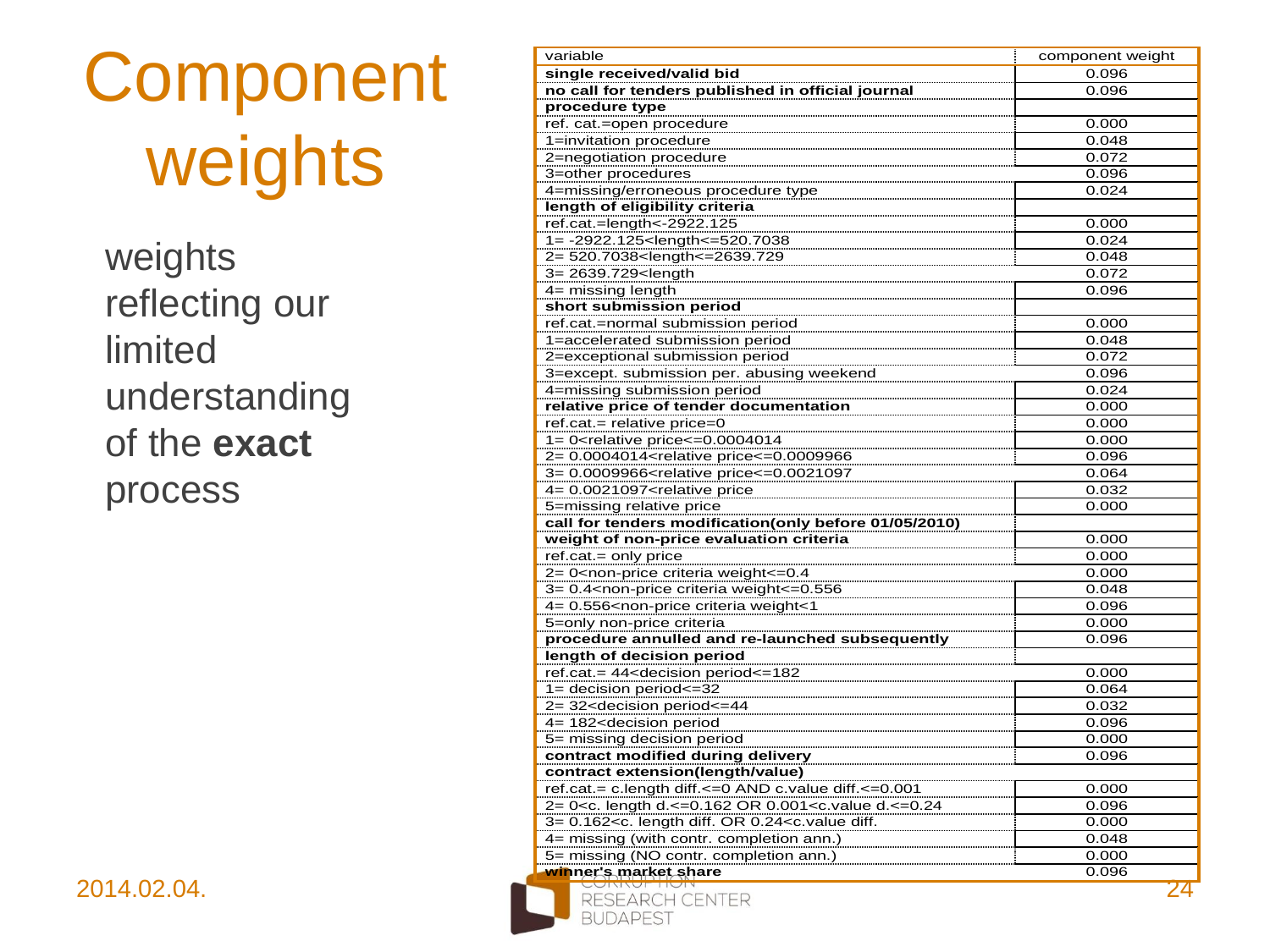#### Additional validity tests 1.

#### $\cdot$  PII + CRI

| Group                                               | N    | <b>Mean CRI</b> | Std. Err. | Std. Dev. | 95% Conf. Interval |          |
|-----------------------------------------------------|------|-----------------|-----------|-----------|--------------------|----------|
| 0=success <i>not</i> linked to<br>government change | 428  | 0.205           | 0.006     | 0.120     | 0.193              | 0.216    |
| 1=success linked to<br>government change            | 2481 | 0.214           | 0.002     | 0.111     | 0.210              | 0.219    |
| combined                                            | 2909 | 0.213           | 0.002     | 0.112     | 0.209              | 0.217    |
| difference (CRI1-CRI0)                              |      | $0.010***$      | 0.006     |           | 0.021              | $-0.002$ |

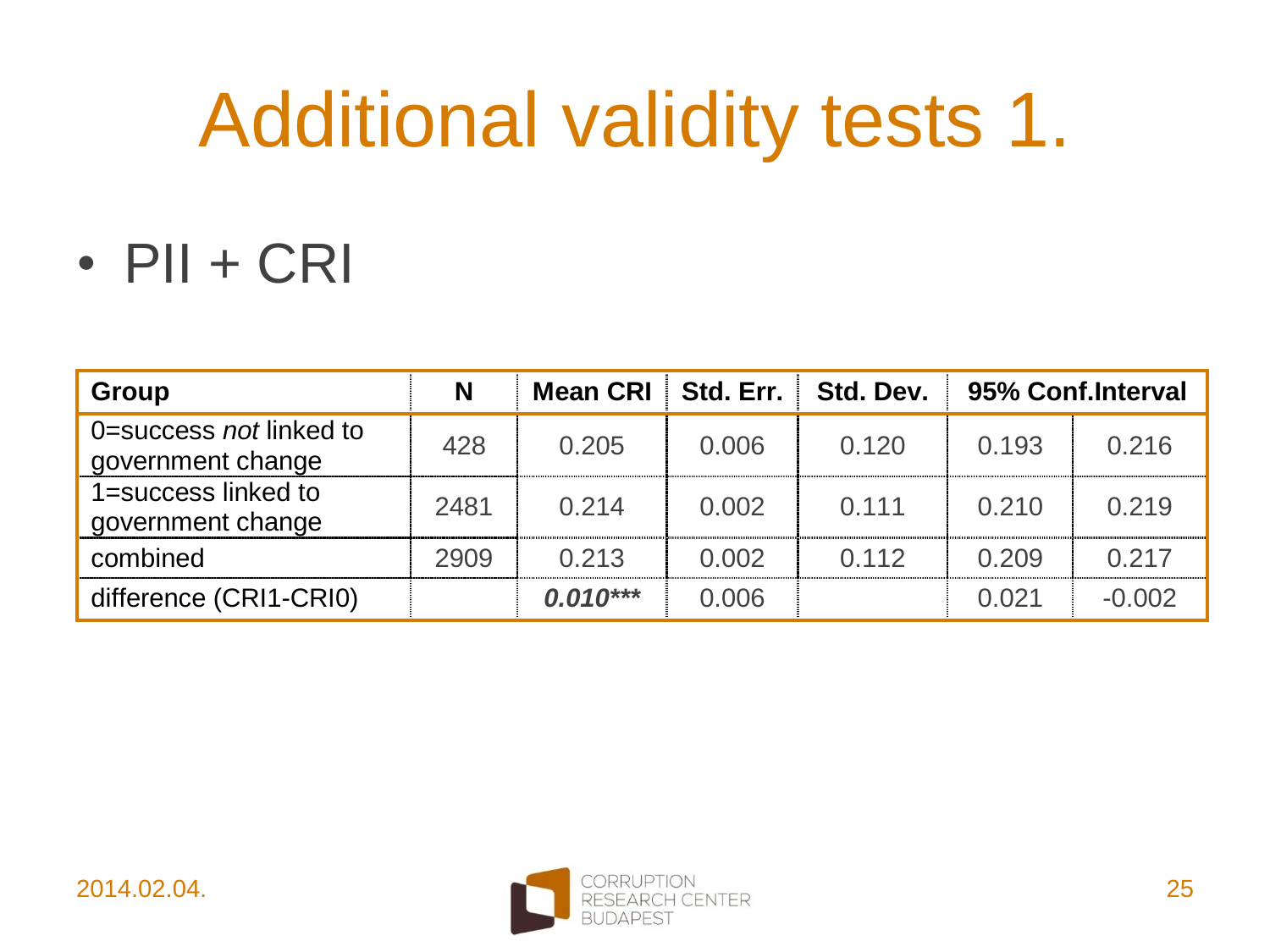## Additional validity tests 2.

• Profitability and turnover growth of winners, 2009-2012



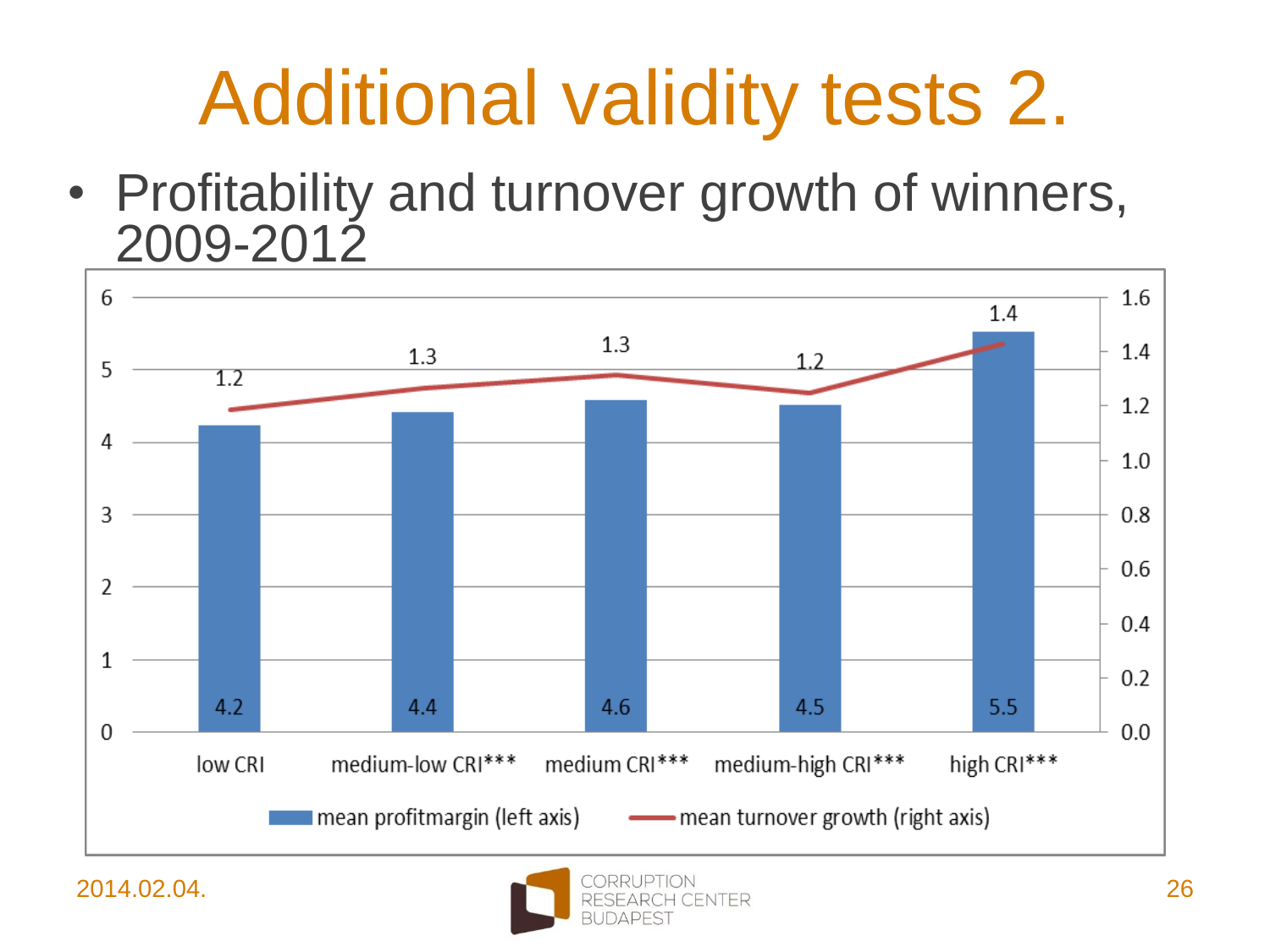#### Policy evaluation: network structre